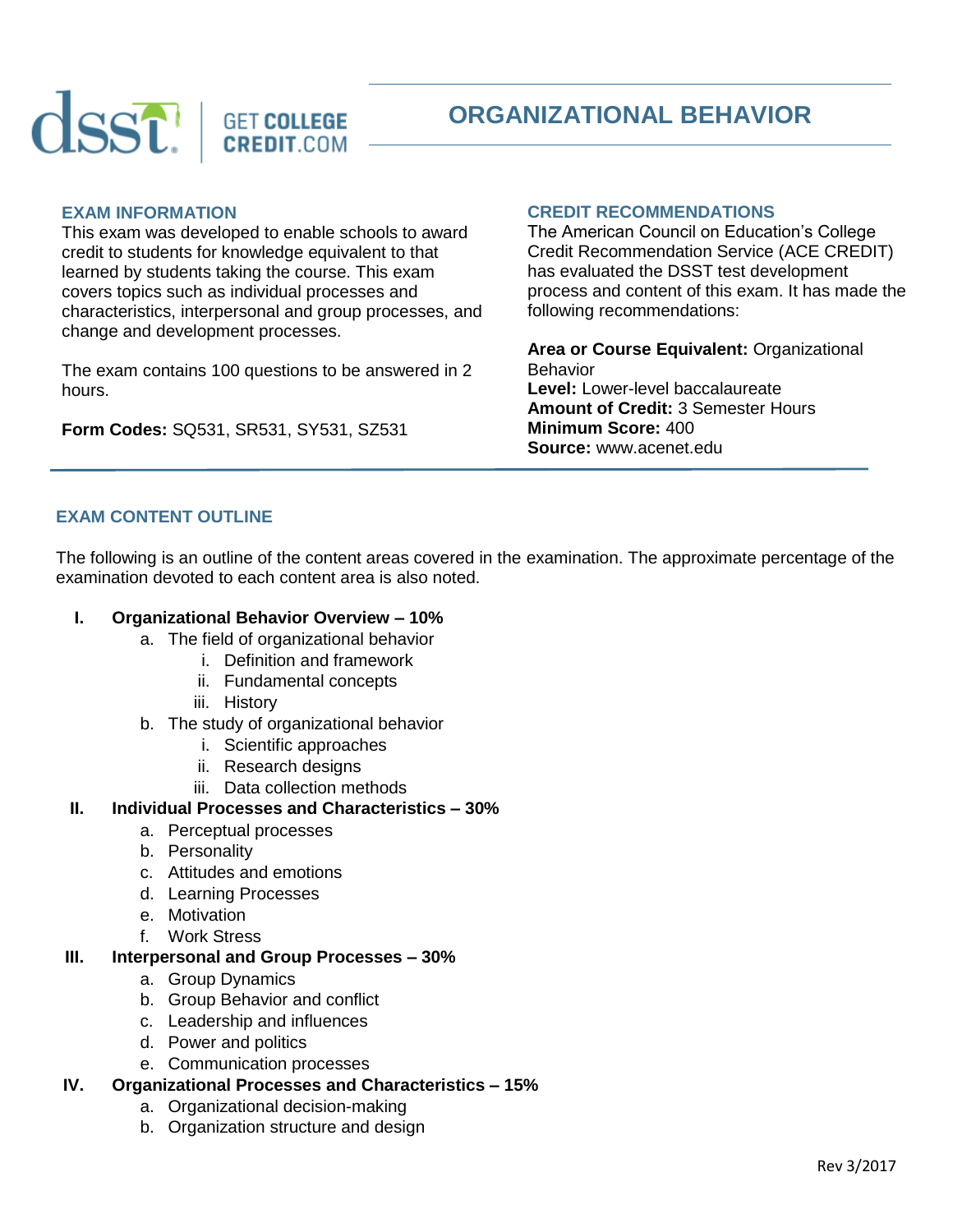- c. Organization culture
- **V. Change and Development Processes – 15%**
	- a. Basic processes
	- b. Concepts of change
	- c. Applications and techniques of change and development

#### **REFERENCES**

Below is a list of reference publications that were either used as a reference to create the exam, or were used as textbooks in college courses of the same or similar title at the time the test was developed. You may reference either the current edition of these titles or textbooks currently used at a local college or university for the same class title. It is recommended that you reference more than one textbook on the topics outlined in this fact sheet.

You should begin by checking textbook content against the content outline provided before selecting textbooks that cover the test content from which to study.

Sources for study material are suggested but not limited to the following:

- 1. Kreitner, Robert; Kinicki, Angelo; Cole, Nina; Digby, Victoria; Koziol, Natasha. (2010). *Organizational*  Behaviour, 3<sup>rd</sup> Edition. McGraw-Hill Ryerson.
- 2. Robbins, Stephen; Judge, Timothy A. (2015). *Organizational Behavior*, 16th Edition. Pearson.
- 3. Colquitt, Jason; Wesson, Michael; LePine, Jeffrey; Gellatly, Ian. (2013). *Organizational Behavior: Improving Performance and Commitment in the Workplace*, 2<sup>nd</sup> Edition. McGraw-Hill Ryerson.
- 4. Griffin, Ricky W; Moorhead, Gregory. (2014). *Organizational Behavior: Managing People and*  Organizations, 11<sup>th</sup> Edition. Cengage Learning.
- 5. Uhl-Bien, Mary; Schermerhorn, John R; Osborn, Richard N. *Organizational Behavior*, 13th Edition. Wiley.
- 6. Newstrom, John. *Organizational Behavior: Human Behavior at Work*, 14<sup>th</sup> Edition. McGraw-Hill Higher Education.

## **SAMPLE QUESTIONS**

All test questions are in a multiple-choice format, with one correct answer and three incorrect options. The following are samples of the types of questions that may appear on the exam.

- 1. An employee who bases his or her job-evaluation rating on an unfair rating form may be
	- a. stereotyping supervisory personnel
	- b. engaging in perceptual defense
	- c. making a causal attribution
	- d. learning about job tasks
- 2. Which of the following accurately lists needs in Maslow's hierarchy?
	- a. Physiological, power, growth, and esteem
	- b. Security, esteem, power, and self-actualization
	- c. Security, belonging, mastery, psychological, and self-esteem
	- d. Physiological, security, belonging, esteem and self-actualization
- 3. Operant conditioning is primarily concerned with
	- a. physiological causes of behavior
	- b. cognition of behavior